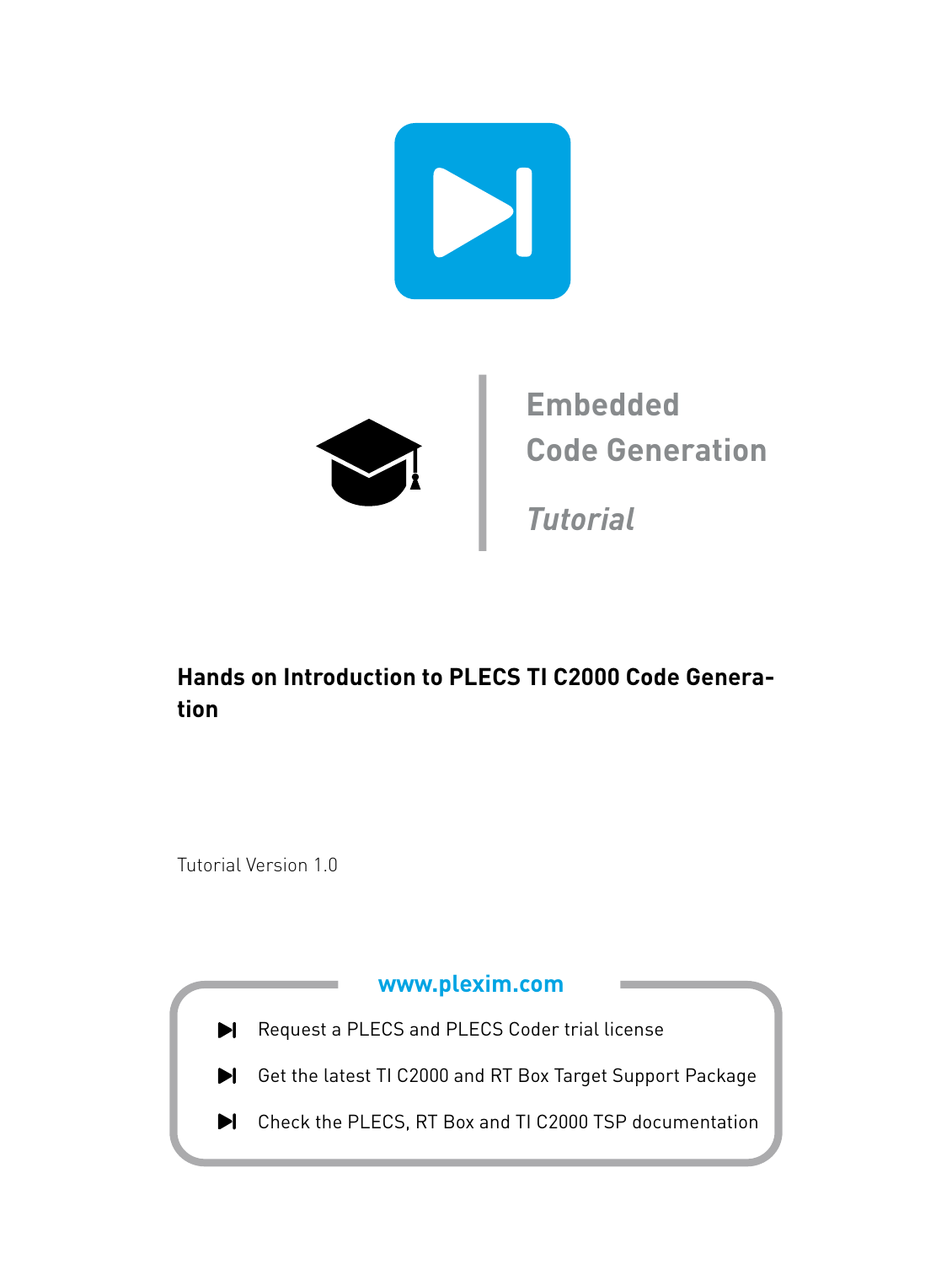## **1 Introduction**

In this tutorial you will learn about the major functional blocks of the PLECS embedded code generation tool for the Texas Instruments (TI) C2000 processor family. TI C2000 microcontrollers (MCUs) are purpose built for real-time power electronics control.

**Before you begin** Prior to starting this tutorial, please have available or install the following:

- One [PLECS Coder](https://www.plexim.com/products/plecs_coder) license
- The [TI C2000 Target Support Library:](https://www.plexim.com/download/tsp_c2000) Follow the step-by-step instructions on configuring TI C2000 Code Generation in the Quick Start guide of the [TI C2000 Target Support User Manual](https://www.plexim.com/sites/default/files/c2000manual.pdf) [\[1\]](#page-9-0).
- One TI C2000 Piccolo MCU F28069 LaunchPad [\[2\]](#page-9-1) development kit, referred to as "LaunchPad" hereafter.
- The [RT Box 1 Target Support Library:](https://www.plexim.com/download/rt_box) Follow the step-by-step instructions on configuring PLECS and the RT Box in the Quick Start guide of the [RT Box User Manual](https://www.plexim.com/sites/default/files/rtboxmanual.pdf) [\[3\]](#page-9-2).

Optionally, the following items are used in are Sections [4,](#page-3-0) [5](#page-4-0) and [6](#page-7-0) to validate the controller in real-time. Note that these items aren't necessary when running closed-loop simulations offline (in PLECS).

- One [PLECS RT Box 1](https://www.plexim.com/products/rt_box)
- One [RT Box LaunchPad Interface Board](https://www.plexim.com/products/rt_box/launchpad_interface) [\[4\]](#page-9-3), referred to as "Interface Board" hereafter.

The hardware setup of this tutorial, with the RT Box (optional), is shown in Fig. [1.](#page-1-0) Please also check the following configurations:

- The Jumper **RST** on the Interface Board (green) is left open.
- The Jumper **JP6** on the LaunchPad (red) is left open.

<span id="page-1-0"></span>

**Figure 1: Hardware setup of this tutorial with the RT Box (optional)**

### **2 LED Blinker**

In the first exercise you will create a simple program to blink the red LED "D9" on the LaunchPad, which is connected to GPIO 34 of the MCU. Open PLECS and create a new model file. Open the **Library Browser** from the **Window** drop-down menu. Place a Subsystem block on the main schematic and label it "Controller".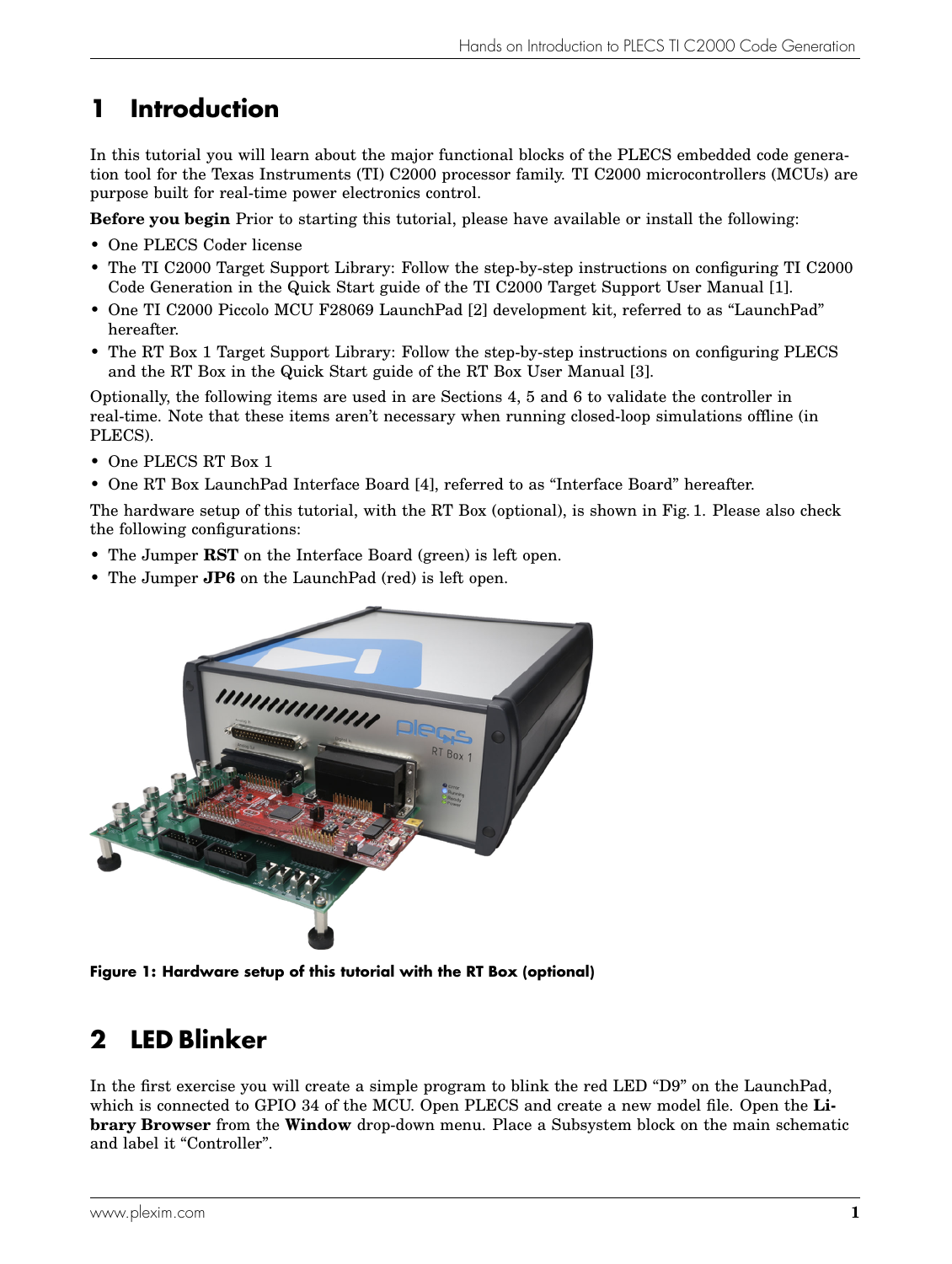Within the "Controller" subsystem create a model to blink the LED at 0.5 Hz with a 50% duty cycle. The LED will be switched on for 1 second and then off for 1 second. You may refer to the schematic shown in Fig. [2](#page-2-0) for a simple approach. Please note that the Digital Out block should be taken from the **TI C2000 Target** library. Configure the **Digital output GPIO number(s)** parameter of the Digital Out block to 34.

After finishing the schematic, enter the following line of code in the **Model initialization commands** window found in the **Initialization** tab of the **Simulation + Simulation parameters...** window to define the execution step size: Ts.Controller = 100e-6;

<span id="page-2-0"></span>

#### **Figure 2: Controller schematic of the LED blinker**

The "Controller" subsystem can be directly converted into target specific code for the TI 28069 Launch-Pad, as configured. Follow the instructions below to upload the "Controller" subsystem to the Launch-Pad.

- **1** Right-click on the "Controller" subsystem from the top-level schematic and select **Subsystem + Execution settings...**. In the configuration window select the check box **Enable code generation**.
- **2** From the **Coder + Coder options...** window, select "Controller" in the **System** list.
- **3** From the **General** tab enter Ts.Controller into the "Discretization step size" field.
- **4** Next, from the **Target** tab, select the TI2806x device from the drop-down menu.
- **5** Select Build and program as the **Build type** and select LaunchPad as the **Board**.
- **6** Ensure the Launch Pad is connected to the host computer through a USB cable and then click **Build**.

Please wait until the build process is finished. If programmed correctly, the red LED "D9" on the LaunchPad should blink at 0.5 Hz with a 50 % on-time.

Æ

At this stage, your model should be the same as the reference model: c2000 tutorial 1.plecs.

### **3 PWM Output**

The PWM Output component of the **TI C2000 Target** library is used to generate PWM signals to control the switching devices of a power electronic converter.

- **1** Add a PWM Output block from the **TI C2000 Target** library in the "Controller" subsystem and make sure that the **PWM generator(s)** parameter is configured to 1 and the **Carrier frequency** parameter is set to 10e3.
- **2** Use a Constant block to provide the duty cycle to the PWM block. To generate a PWM signal with a 50% duty cycle, the constant value should be set to 0.5. You may refer to the schematic shown in Fig. [3](#page-3-1) for this step.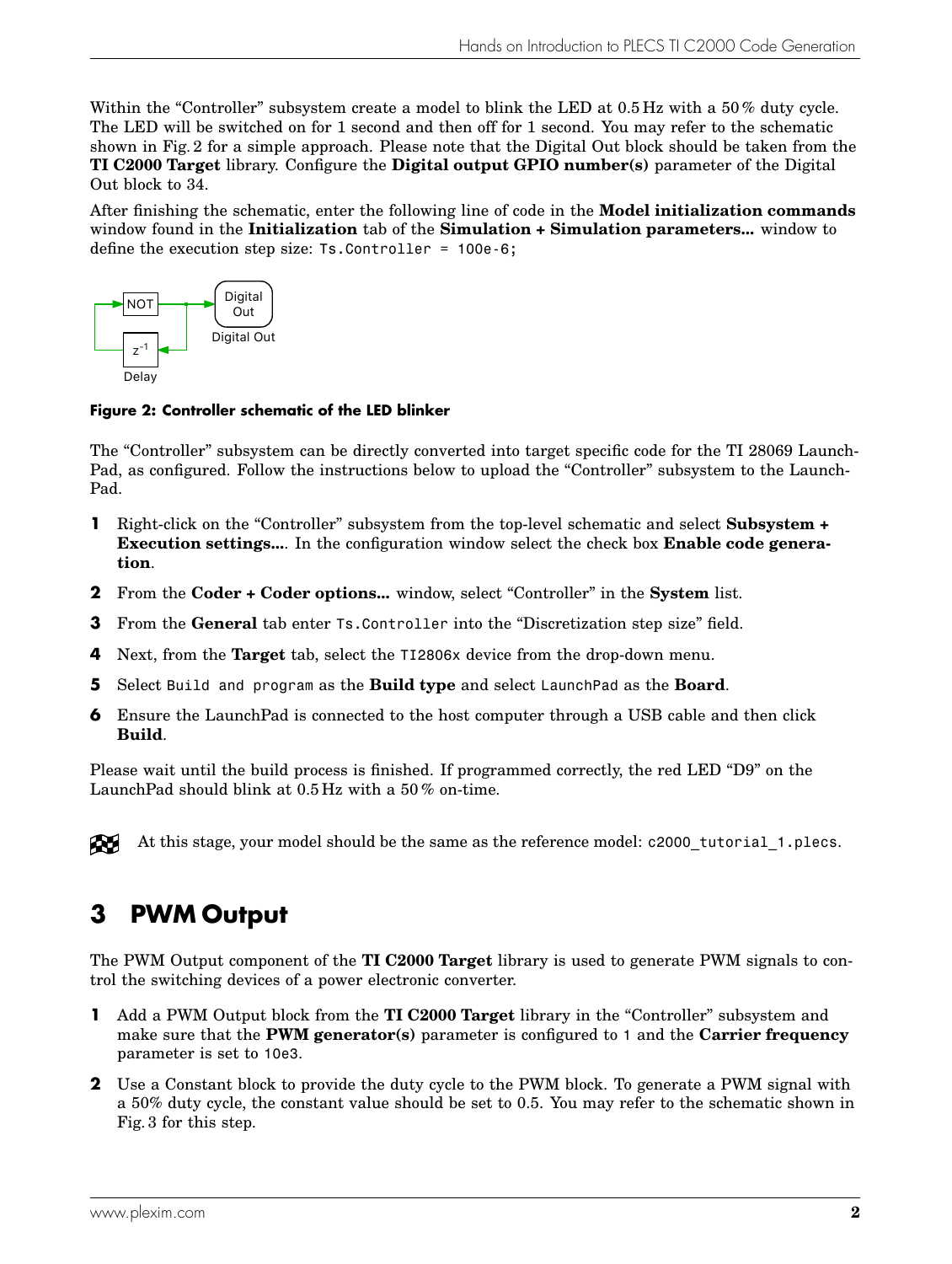- **3** In order to change the duty cycle of the PWM signal during the MCU's operation, drag the Constant block into the **Exceptions** list of the **Parameter Inlining** tab from the **Coder + Coder options...** window.
- **4** Then upload the "Controller" subsystem onto the MCU by following the same instructions from the end of the last exercise.
- **5** When the upload is finished, you can connect the MCU to the host PC from the **External Mode**

tab of the **Coder Options** window. First, click the button next to the **Target device** field. Select the appropriate **Device type**, then click the **Scan** button to see the available devices. Lastly, select the appropriate device from the list of available devices using the **Device name** drop-down menu. Click **OK** to confirm the chosen device, then click the **Connect** button to activate the External Mode.

At the this point, you should be able to change the duty cycle of the PWM through the parameter window of the Constant block.

<span id="page-3-1"></span>

**Figure 3: Controller schematic with PWM block added**

*Optional:* You may take an analog oscilloscope and connect the two probes to Pins **39** and **40** from the **J4** connector on the LaunchPad. You will measure two PWM signals with opposite polarity. When you change the value of the Constant block (when connected to the MCU via External Mode), the change in duty cycle can be observed with the oscilloscope.

### <span id="page-3-0"></span>**4 Hardware-in-the-Loop Simulation of a Buck Converter**

Hardware-in-the-loop (HIL) simulation is a popular approach to validate embedded controller behavior. Now we will create a simple HIL model to test the LaunchPad that you have programmed. Deactivate the External Mode by clicking on the **Disconnect** button from the **External Mode** tab before making changes to the model.

Next create a new subsystem on the top-level schematic and name it as "Plant". Please refer to Fig. [4](#page-4-1) to build the simulation model of a buck converter in the "Plant" subsystem. Enter the following line of code in the **Model initialization commands** window found in the **Initialization** tab of the **Simulation + Simulation parameters...** window to define the plant model execution step size: Ts.Plant = 1e-6;

- **1** Use the IGBT Half Bridge block from the **Electrical/Power Modules** library for the switching cell.
- **2** Configure the inductor, capacitor and resistor using the values shown in the schematic.
- **3** Connect a PWM Capture block to the two IGBTs via a Signal Demultiplexer and configure the **Digital Input Channel(s)** to be the vector [0 1]. Set the **Averaging interval (offline only)** to Ts.Plant.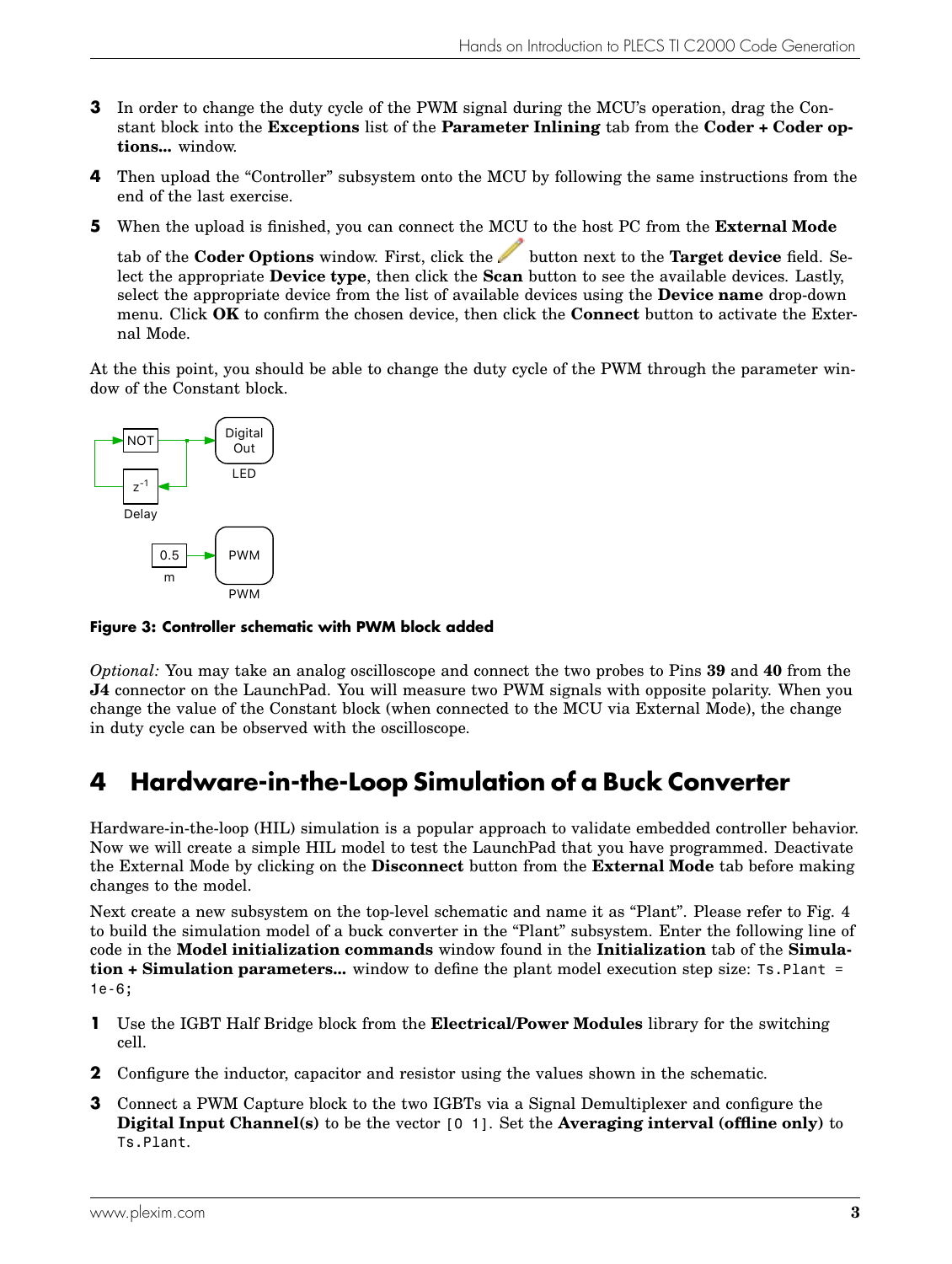**4** From the top-level schematic, connect the PWM output of the "Controller" subsystem to the PWM Capture input of the "Plant" subsystem.

At this stage, you can now simulate the power converter and open-loop controller in PLECS. Run the model and observe the inductor current and output voltage in the "Plant" subsystem scope.

<span id="page-4-1"></span>

**Figure 4: HIL simulation model of a buck converter**

Upload the "Plant" subsystem to the RT Box by following the instructions below:

- **1** Right-click on the "Plant" subsystem from the top-level schematic and select **Subsystem + Execution settings**. In the configuration window select the check box **Enable code generation**.
- **2** From the **System** list of the **Coder Options** window, select "Plant".
- **3** From the **General** tab enter Ts.Plant into the **Discretization step size** field.
- **4** From the **Target** tab, select the PLECS RT Box 1 from the drop-down menu.
- **5** Click the binoculars button beside the **Target device** field to select an available RT Box.
- **6** Click **Build**.

After a successful upload, keep "Plant" selected from the **System** list of the **Coder Options** window. Then activate the External Mode for the "Plant" subsystem by pushing the **Connect** button from the **External Mode** tab and click the **Activate autotriggering** button below. Open the PLECS Scope inside the "Plant" subsystem, where the inductor current with switching frequency ripple should be centered at approximately 12 A and the capacitor voltage at 12 V. You may also activate the External Mode of the "Controller" subsytem as described before and change the duty cycle of the PWM output. By doing so you will observe a change in the average inductor current and capacitor voltage of the buck converter.

At this stage, your model should be the same as the reference model: c2000 tutorial 2.plecs. RU.

### <span id="page-4-0"></span>**5 ADC Sampling**

In closed-loop control the Analog-to-Digital Converters (ADC) of the MCU are used to convert the analog signal measurements into a variable representing that signal that we can use in our embedded control code. In this exercise we will practice different ways of ADC sampling in combination with the PWM Output block introduced in the last exercise.

**1** Place an ADC block from the **TI C2000 Target** library in the "Controller" subsystem and configure the **Analog input channel(s)** parameter to 7.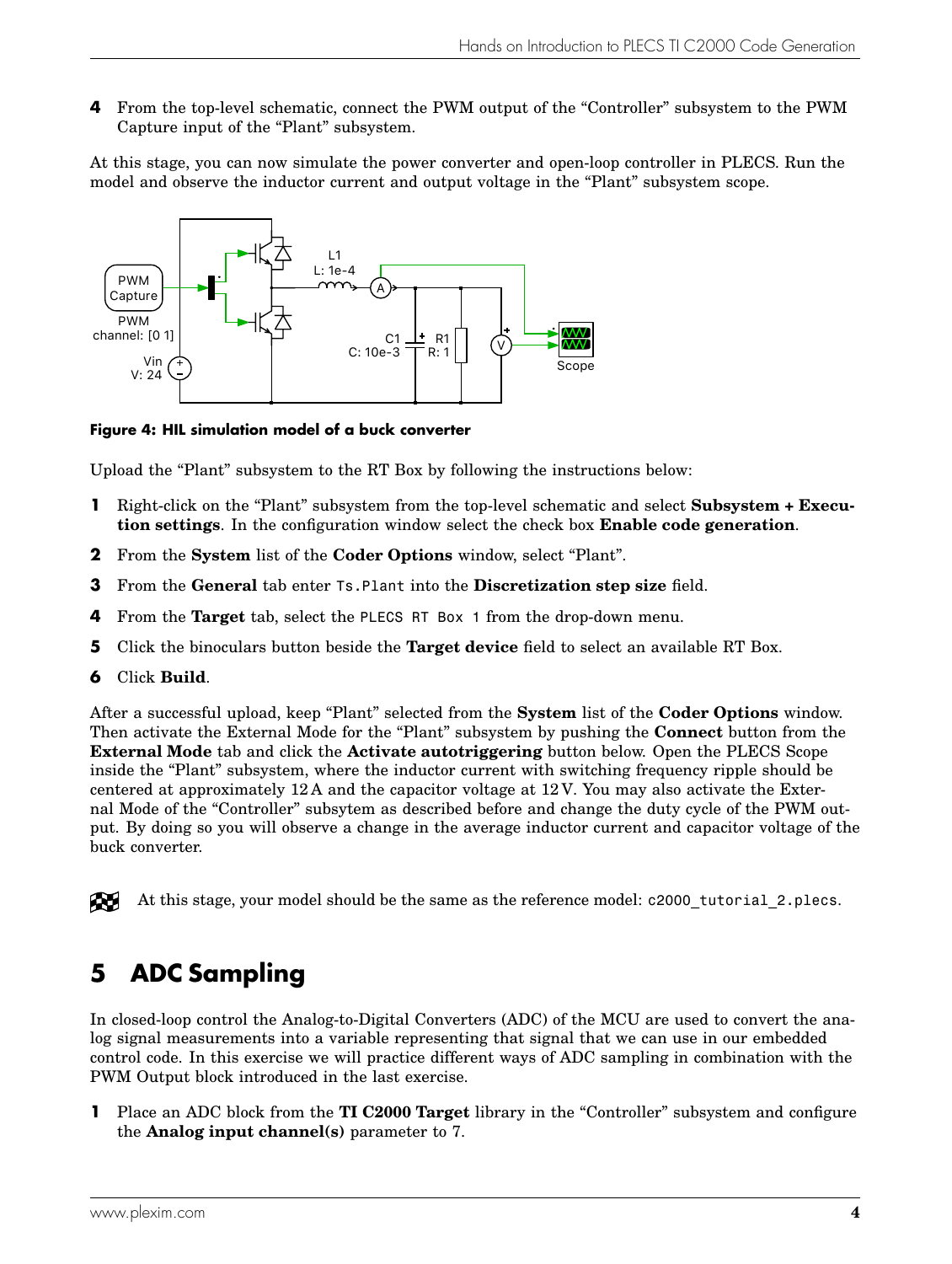- **2** This configuration indicates that the input of ADC channel 7 is read into the control environment, which comes from Pin **23** of the Jumper **J1** on the LaunchPad.
- **3** Then configure the "Scale" parameter to 10. Connect a Scope component to the output port of the ADC block, as shown in Fig. [5.](#page-5-0)

<span id="page-5-0"></span>

**Figure 5: Controller model with ADC block added**

Now we modify the "Plant" subsystem to create a current sensing signal for the LaunchPad. In low voltage applications the circuit current is usually taken from the low side switch, where a low cost shunt-based current sensor can be deployed.

- **1** Place an Ammeter in series with the low side switch of the buck converter. Note the direction of the Ammeter shown in Fig. [6.](#page-5-1)
- **2** Drag an Analog Out block from the **PLECS RT Box** library into the "Plant" subsystem, rename it as "Isw" and connect its input port to the Ammeter.
- **3** Specify the **Scale** parameter of the Analog Out block as 0.1. Then set the **Minimum output voltage** to 0 and **Maximum output voltage** to 3.3.

With these configurations, the analog output channel 0 of the RT Box will generate an analog voltage signal equal to  $V = I_{sw} \cdot 0.1$  and limited between 0 V and 3.3 V, where  $I_{sw}$  is the current measurement from the Ammeter. On the Interface Board, this analog output channel 0 of the RT Box is connected to the ADC input 7 of the MCU on the LaunchPad.

<span id="page-5-1"></span>

**Figure 6: Buck converter model with Analog Out block added**

Upload the modified "Controller" subsystem to the LaunchPad and the "Plant" subsystem to the RT Box. Activate the External Mode for the "Controller" subsystem, and observe the output in the PLECS Scope.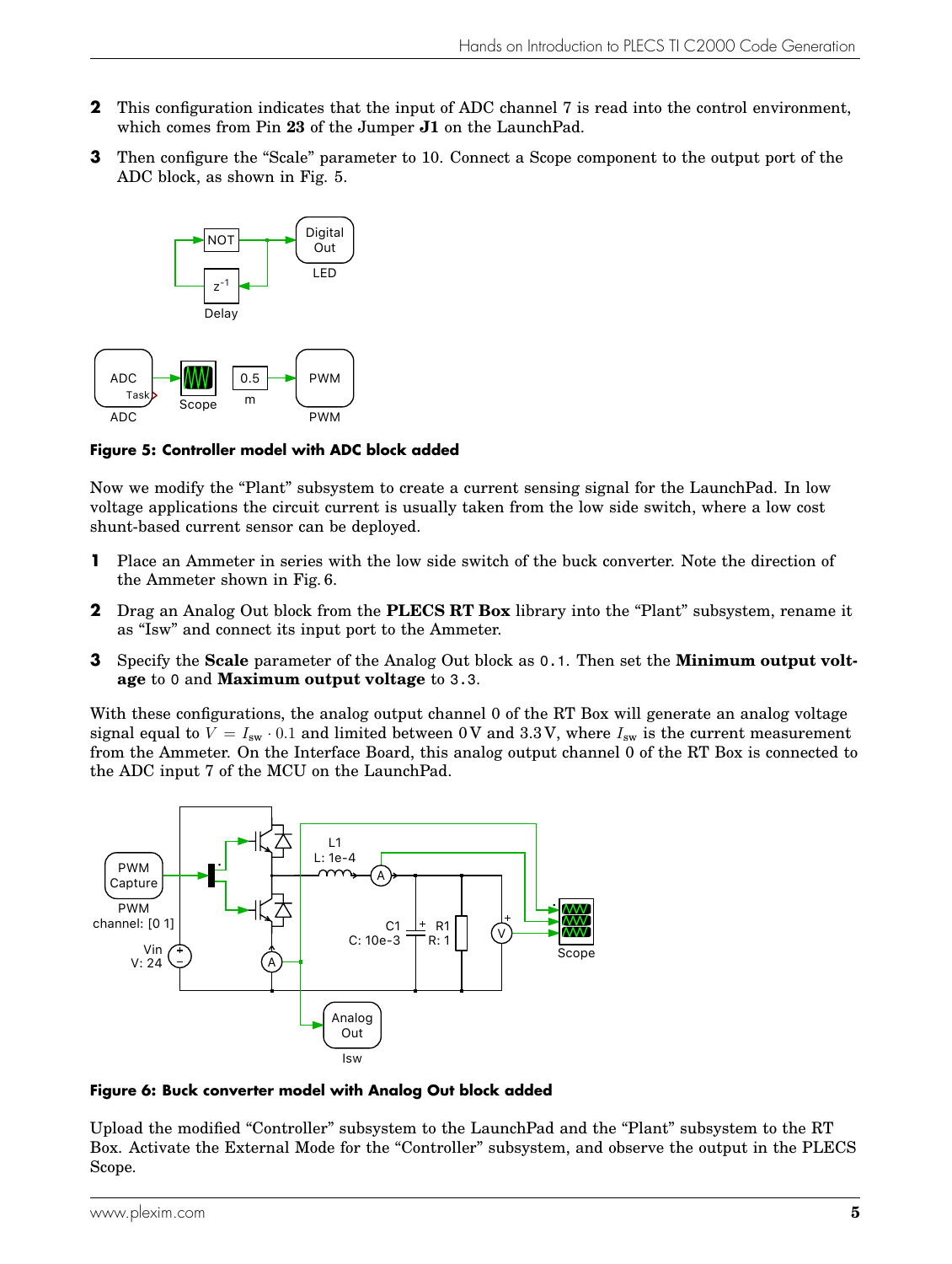At this stage, your model should be the same as the reference model: c2000 tutorial 3 1.plecs. Æ

**?**

**A**

Why is the ADC signal in the scope constantly zero (except for some irregular noise of small amplitude)?

While the actual current has a pulsed nature, the controller happens to only be measuring it during periods when it is zero.

᠄ᢆᡤ **Note:** In an MCU, the PWM signal is typically generated by comparing the duty cycle (modulation index) to a carrier wave. When the modulation index is greater than the carrier, the MCU turns on the high side switch and turns off the low side switch, which makes the inductor current increase in a buck converter. Otherwise current flows through the low side switch and the inductor current decreases. By default, the sensing signal on the ADC input channel is read when the carrier reaches "0" and the inductor current begins to flow through the high side switch. Therefore zero current is measured, as demonstrated in Fig. [7.](#page-6-0)

<span id="page-6-0"></span>

#### **Figure 7: Options of the current sampling**

When controlling the average inductor current, it is desirable to sample the current midway between the minimum and maximum current ripple. For this purpose, with low side switch current sensing, we must reconfigure the ADC so that it reads the current sensing signal when the carrier reaches its maximum. Please refer to Fig. [8](#page-7-1) and make the following modifications:

- **1** Open the parameter window of the PWM block and switch to the **Events** tab. Change the **ADC trigger** parameter to Overflow.
- **2** Then in the parameter window of the ADC block change the **Trigger source** parameter to Show trigger port.
- **3** After completing the previous steps, an extra trigger output port should appear on the PWM block and a trigger input port should appear on the ADC block. Connect these two ports together.
- **4** Lastly, take a Control Task Trigger component from the **TI C2000 Target** and connect it with the "Task" port of the ADC block.

In summary, these configurations make the PWM block trigger the ADC sampling at carrier maximum, and once the ADC finishes the sampling, the control task (e.g., blinking the LED) is executed.

Upload the modified "Controller" subsystem and activate the External Mode. Now you should be able to see non-zero current in the PLECS Scope.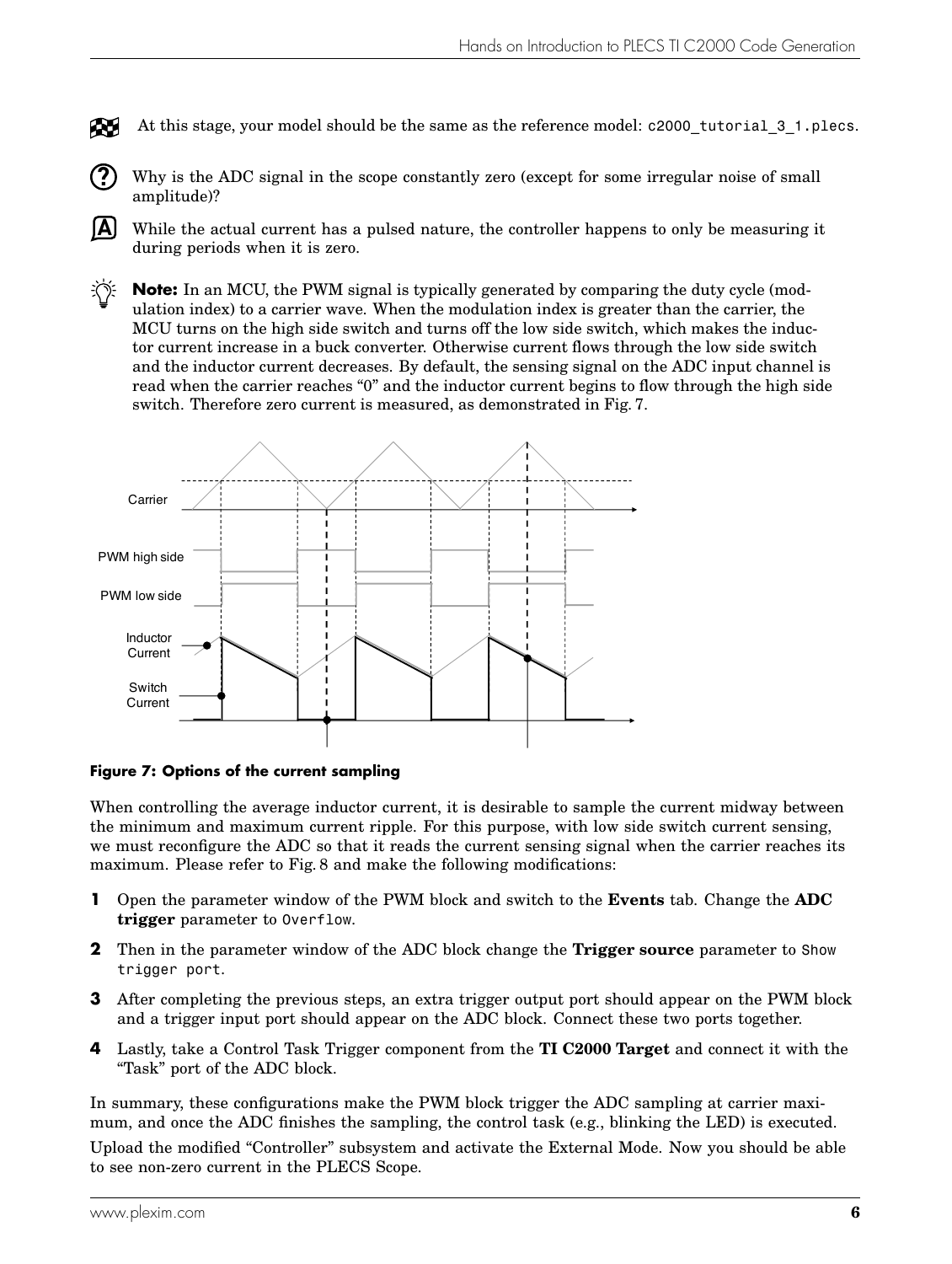<span id="page-7-1"></span>



At this stage, your model should be the same as the reference model: c2000 tutorial 3 2.plecs. Æ

### <span id="page-7-0"></span>**6 Closed-Loop Control**

<span id="page-7-2"></span>

#### **Figure 9: Controller subsystem with closed-loop PI regulator for current control**

In this exercise we will configure a closed-loop current controller for the buck converter. Please refer to Fig. [9](#page-7-2) to modify the "Controller" subsystem and do the following:

- **1** Include a Pulse Generator block "Iref" to serve as the reference current input. Configure its Fre**quency** to 20 Hz, **High-state output** to 7 and **Low-state output** to 5.
- **2** Configure the "Kp" gain to 0.01 and the "Ki" gain to 40.
- **3** Configure the **Upper limit** parameter of the Saturation block to 0.95 and the **Lower limit** parameter to 0.05.
- **4** In order to avoid integrator overflow when the PWMs are deactivated, set the Integrator's **Upper saturation limit** to 1 and the **Lower saturation limit** to 0. Then, enable the reset port of the In-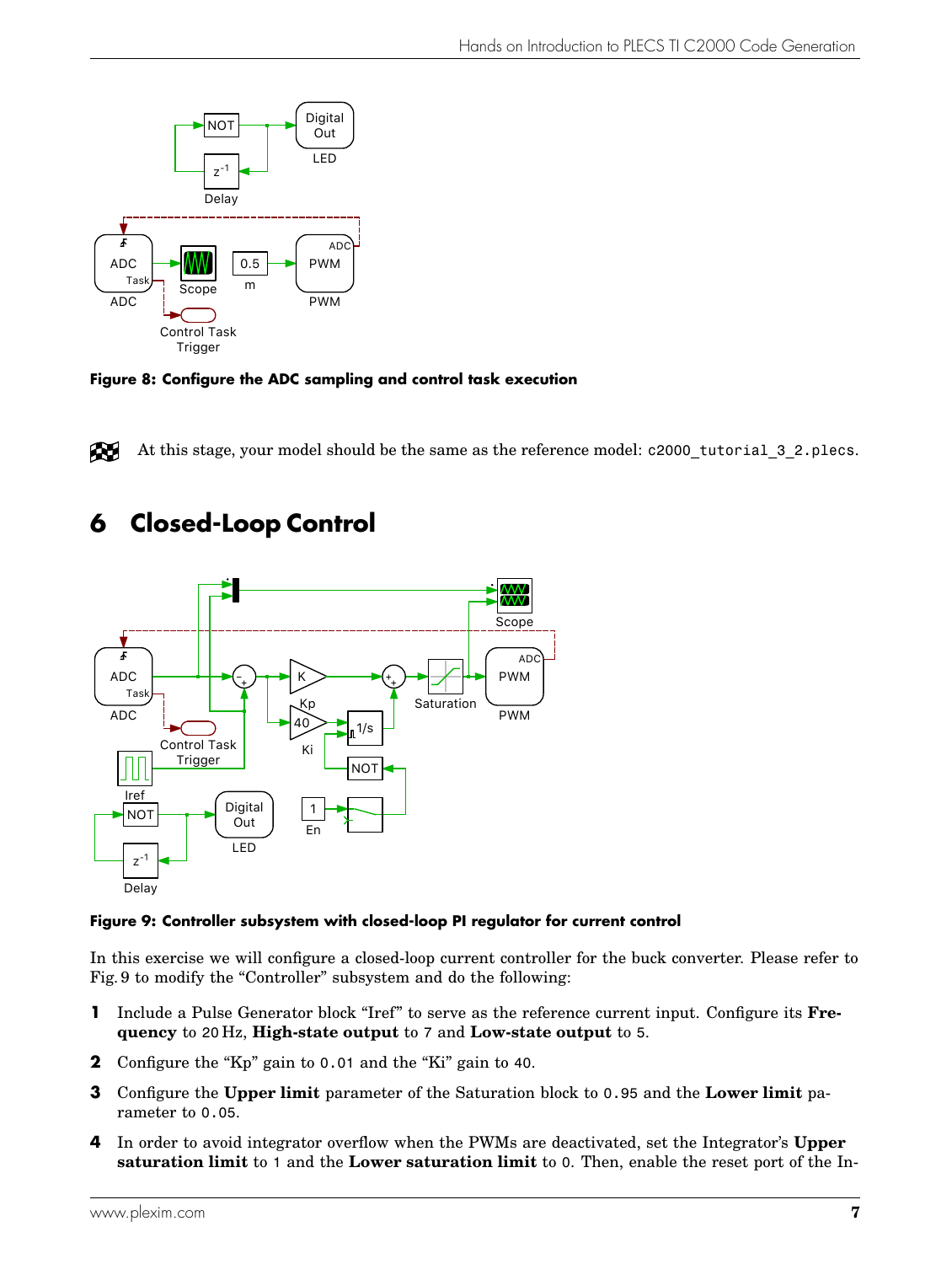tegrator block by selecting level for the **External reset** parameter. Connect a Manual Switch, Constant block, and Logical Operator block with the **NOT** operator selected as shown in Fig. [9.](#page-7-2) Connect the Logical Operator output to the Integrator reset port.

**5** Drag the Gains "Kp" and "Ki", the Manual Switch block, and the Constant block "Iref" into the **Parameter Inlining** tab from the **Coder Options** window.

Before we upload the modified controller model onto the MCU, an offline simulation could help to preverify the performance of the controller. Start a simulation and observe the circuit response, where the waveforms in the scope in the "Controller" subsystem should look like those in Fig. [10.](#page-8-0) Please note that the current waveform in the "Plant" subsystem includes the switching frequency ripple, while in the "Controller" subsystem it shows only the fundamental component.

After finishing these modifications, upload the new "Controller" subsystem to the LaunchPad, then activate the **External Mode** and **Autotriggering**. You may want to synchronize the trigger with the change in current reference from the "Iref" block. Now we are going to tune the parameters of the PI regulator online.

- **1** Activate the PWM output of the MCU by toggling the Manual Signal Switch. Note that when the integrator is reset only the very small Kp gain is in effect, resulting in a low duty cycle. The Saturation block clamps the duty cycle of the PWM to 0.05. Thus there should be a small amount of current measured on the PLECS Scope.
- **2** Configure the "Kp" and "Ki" gains to some other values and observe the resulting measurements in the scope. Please be sure that the **External Mode** of the "Controller" subsystem is activated, so that the results of all changes to the PI parameters are observable during run time.
- **3** Continue to tune the PI parameters with the goal of reducing the oscillation and overshoot.

<span id="page-8-0"></span>

**Figure 10: Circuit response with "Kp" gain equal to 0.01 and the "Ki" gain equal to 40**

RU At this stage, your model should be the same as the reference model: c2000 tutorial 4.plecs.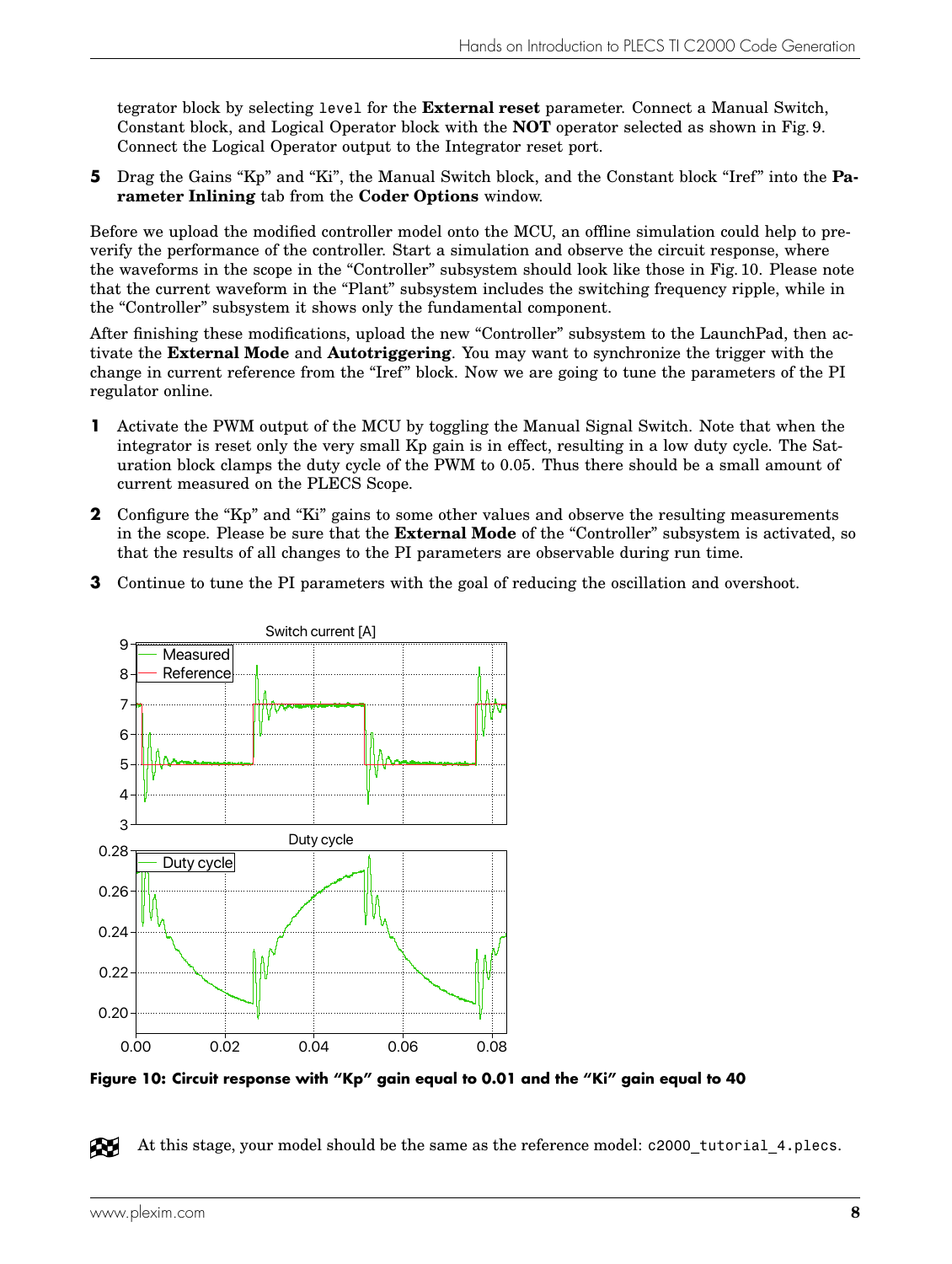# **7 Conclusion**

You have now built a controller model in PLECS and deployed the control logic to a real embedded processor. During control design for a power electronic converter prototype in the future, consider utilizing the PLECS toolchain environment to take advantage of its flexibility and observability.

### **References**

- <span id="page-9-0"></span>[1] *TI C2000 Target Support User Manual*, Plexim GmbH, Online: <https://www.plexim.com/sites/default/files/c2000manual.pdf>
- <span id="page-9-1"></span>[2] Texas Instruments, *"LAUNCHXL-F28069M Overview" User's Guide, SPRUI11B, 2019*.
- <span id="page-9-2"></span>[3] *RT Box User Manual*, Plexim GmbH, Online: <https://www.plexim.com/sites/default/files/rtboxmanual.pdf>
- <span id="page-9-3"></span>[4] *RT Box LaunchPad Interface Board*, Plexim GmbH, Online: <https://www.plexim.com/sites/default/files/launchpadinterfacemanual.pdf>